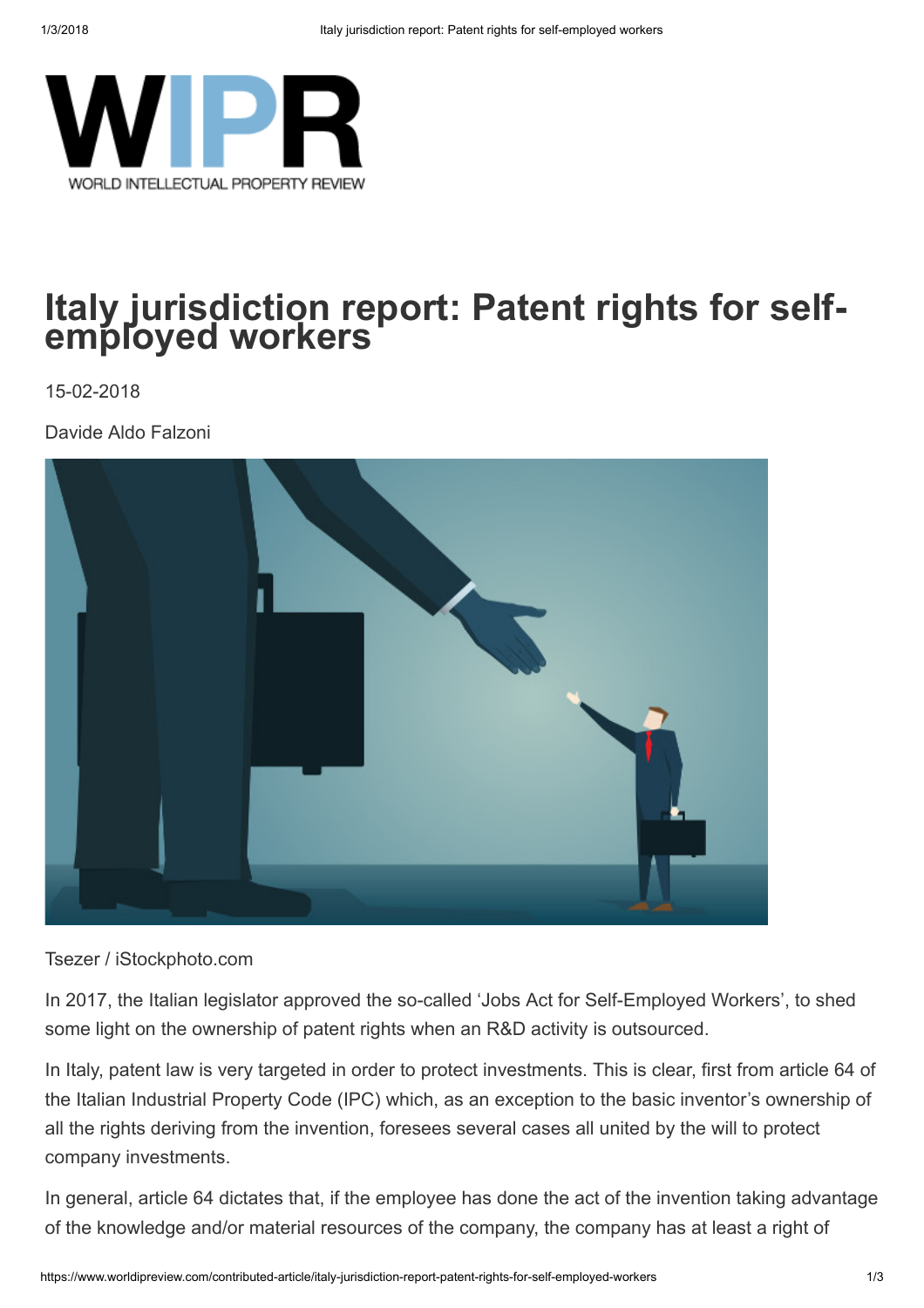options to buy the following patent.



More particularly, if said taking advantage can be correlated only to the membership of the employee to the company, without any causal relation between the specific work tasks of the employee and the act of the invention, the company has only the above-mentioned option.

An example of this is when the company is producing a machine for a technical function, the employee is an accountant of the company, and the machine invented by the employee is a machine for the same technical function.

If said taking advantage can be correlated also with the work experience of the employee, and therefore with at least a causal link between the specific work tasks of the employee and the act of the invention, all the rights deriving from the invention belong to the company.

In this latter case, if the act of the invention is explicit in the employment contract, in the sense that the latter literally establishes a general task of obtaining an invention and specifies an additional part of the salary for the same general task of obtaining the invention, separated from the other part of the salary, the company is not required to give any additional compensation for the patented invention.

In the example above, the latter situation occurs for example if the employee is a mechanical designer of the machine and the contract specifies an additional remuneration for the general task of obtaining new and original machines for the same technical function.

However, if the act of the invention cannot be explicitly referred to any part of the employment contract, the employee has a right to receive an additional remuneration for the obtained patent.

In the example above, the latter situation occurs for example if the employee is a worker for the assembly of the machine.

A different situation is when the act of the invention can be referred to a part of a commission contract between the contractor and the person having done the act of the invention. Italian jurisprudence was previously settled on the principle that all the rights deriving from the invention, in this case, belong to the contractor of the invention.

In the new Jobs Act, article 4 specifies that, in the case of a commitment contract with a selfemployed person, all the rights deriving from the invention belong to the contractor only if the contract